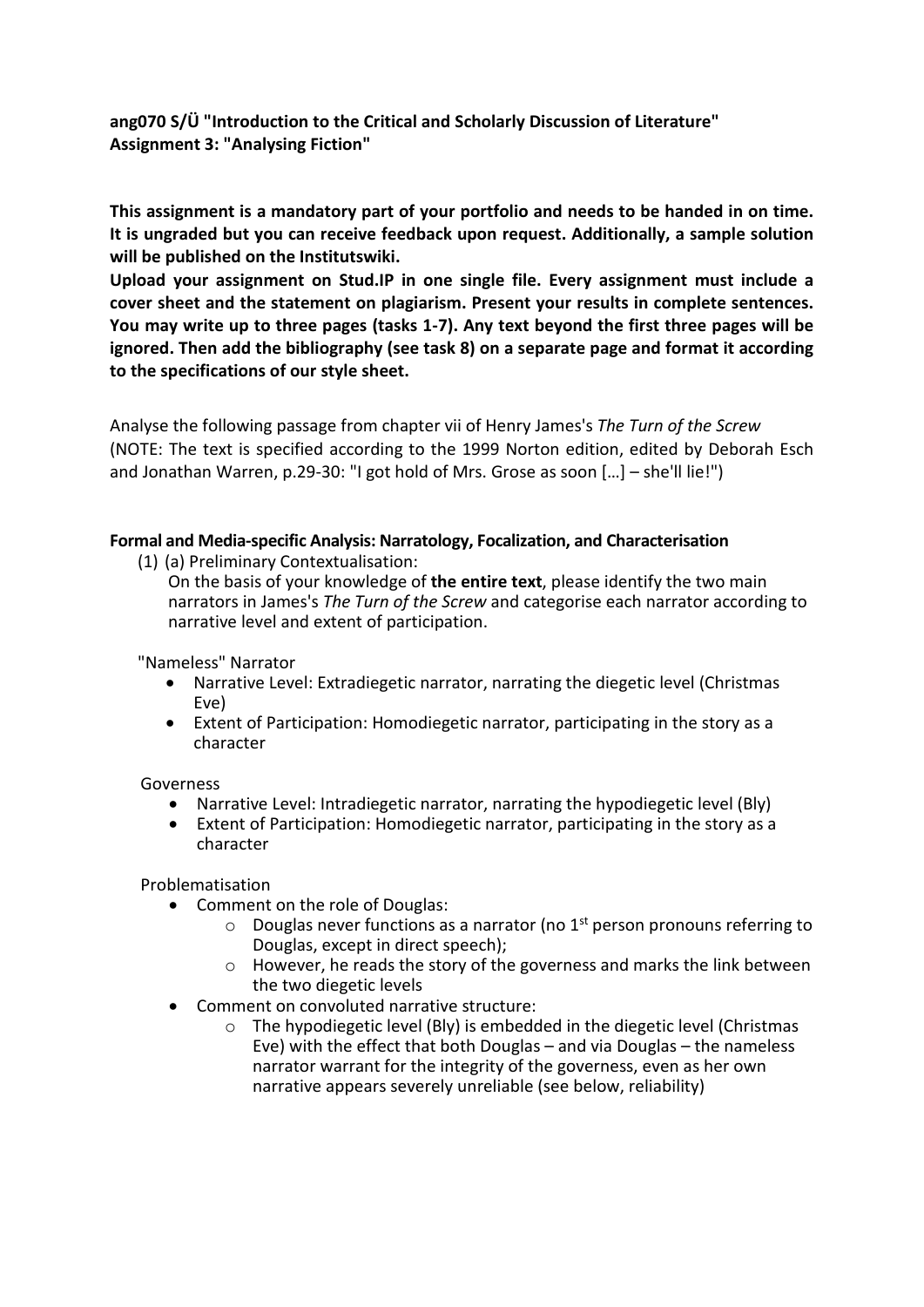(b) Identify and categorize the narrator of **this passage** according to the typology of narrators and comment on the function of the narrative level.

## Governess

- Degree of Perceptibility
	- o Temporal summary ("as soon after this as I could"; "the interval"; "two hours ago")
	- o Identifies characters (Mrs. Grose; Flora; Miss Jessel in hindsight)
	- o Definition of characters (Mrs. Grose: "my friend"; "her incredulity"; "her distress"; Miss Jessel: "a woman in black, pale and dreadful"; Flora: "she'll lie")
	- o Reports of what other characters did not think or say ("'Flora *saw*!' […] 'She has told you?' […] 'Not a word – that's the horror. She kept it to herself!'")
	- o Commentary (on Mrs. Grose: "with incredulity"; on herself: "I fairly threw myself"; on herself: "I was conscious as I spoke that I looked prodigious things"; "I caught myself up")
- Reliability: Strong Indications of Unreliability
	- o Limited Knowledge: Divergence/discrepancy between conversation (direct speech) and commentary (narration) due to the narrator's tendency to deliberately or unintentionally misread other characters (cf. focalisation; characterisation of Mrs. Grose/Flora)
	- o Personal involvement: preconceptions about Flora's uncanny relation to Miss Jessel and their alleged desire to deceive the narrator; desire to justify herself ("I can give no intelligible account")
	- o Problematic value scheme: preconceptions about children's innocence; seeing the ghost of Miss Jessel
	- $\circ$  Self-monitoring ("But I had no sooner spoken than I caught myself up")
	- $\triangleright$  The narrator's allegedly extensive perceptibility turns out to be misleading as her limited knowledge, her personal involvement, her value scheme, her condition, and her tendency to make other people's ambivalent responses fit her own preconceived narrative severely compromise her reliability.
- (2) Focalisation: Identify and comment on the use of focalization in the given passage.
	- Focaliser: Governess ("I saw with my eyes", "I got the slow reflection")
		- o First paragraph: shift between internal and external focalisation: (" I got hold of Mrs. Grose […] I can give no intelligible account of how I fought out the interval. *Yet I still hear myself cry* [emphasis added] as I fairly threw myself into her [Mrs. Grose's] arms.")
		- o After that: dominant mode of focalisation: internal focalisation ("as soon after this as I could"; "only now")
		- $\triangleright$  Avowed lack of memory here only serves to affirm the alleged accuracy and precision of the character-focaliser
		- $\triangleright$  Temporal distance between narrator-focaliser (i.e. narrating self) and character-focaliser (i.e. experiencing self) is evoked but, again, used only to affirm rather than revise the young governess's point of view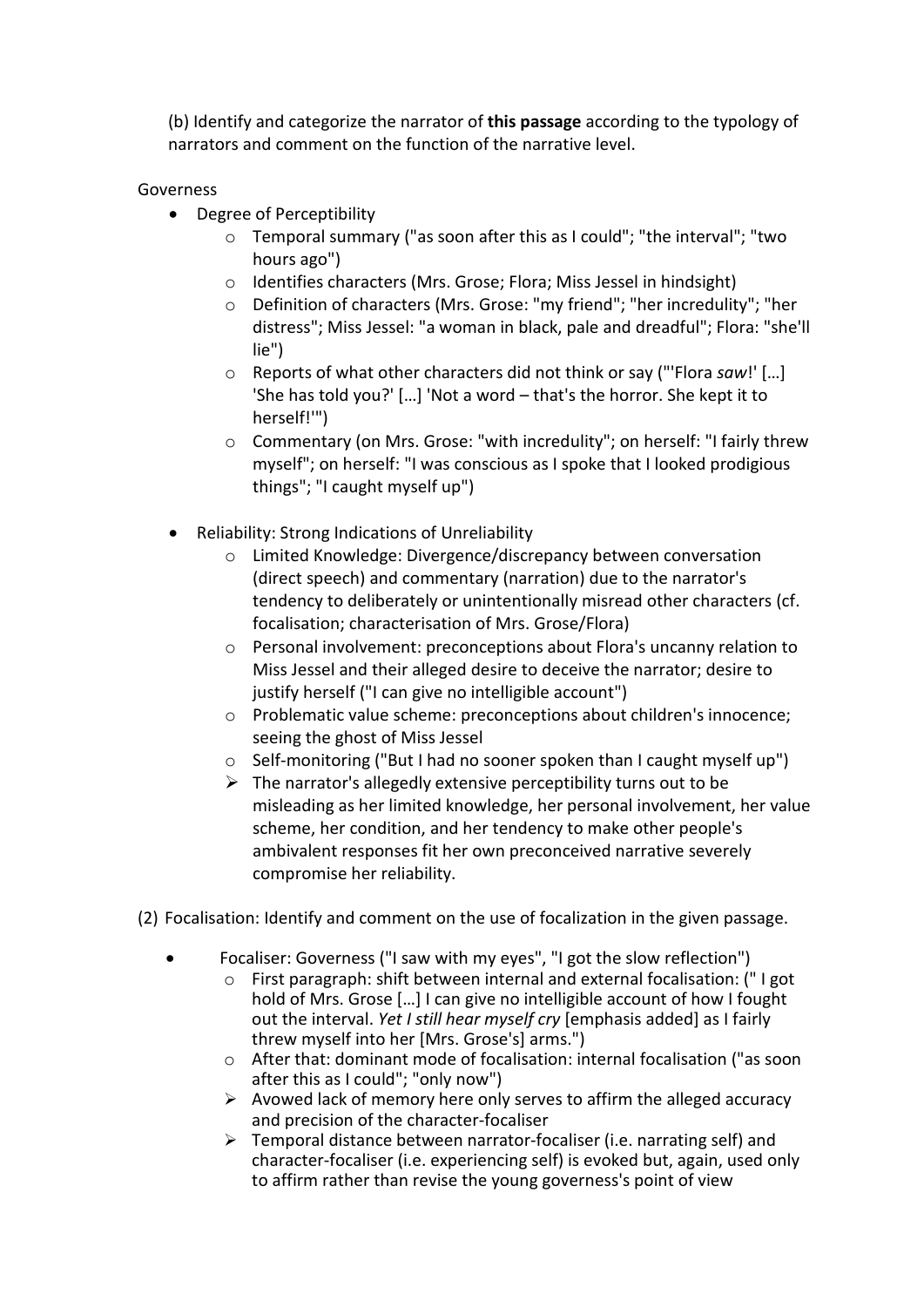- Focalised: Mrs. Grose
	- o Focalised from the outside ("Mrs. Grose took it as she might have taken a blow in the stomach"; "Mrs. Grose of course could only gape the wider"; "I got the slow reflection of them in my companion's face"; "My friend, with an odd impulse, fell back a step"; "She turned right and left in her distress")
	- o Focalised from within ("I felt her incredulity")
	- $\triangleright$  The governess focalises Mrs. Grose from the outside only to infer and imply what the latter feels within, not (or hardly ever) admitting to the possibility of misreading her companion's body language and facial expressions
- Focalised: Miss Jessel
	- o Focalised from the outside ("a figure of quite as unmistakeable horror and evil [as Quint]: a woman in black, pale and dreadful")
	- $\triangleright$  Remember: Compromised perceptibility/reliability; the governess sees, identifies and defines a ghost here
- Focalised: the Governess herself
	- o Focalised from the outside ("I fairly threw myself into her arms")
	- o Focalised from within ("Unutterable still for me"; "I was conscious as I spoke that I looked prodigious things"; "But I had no sooner spoken than I caught myself up")
	- $\triangleright$  The governess is emotionally stirred up by the alleged sighting of Miss Jessel's ghosts and seeks to confide in Mrs. Grose, even as she senses that it may in fact be her own behaviour that causes Mrs. Grose's "incredulity", her "distress" and the "slow reflections" on her companion's face; consequently, she becomes gradually more self-conscious and tries to keep herself in check.
- (3) Characterization: Who is characterized by whom and with what techniques?

It is important to point out that all characterisations, even the indirect presentations, are given by a narrator, i.e. the governess, whose narration has been shown to be severely unreliable.

- Miss Jessel
	- o Uncanny, creepy, frightening, eerie, scary, disturbing: *direct definition* ("a figure of quite as unmistakeable horror and evil [as Quint]: a woman in black, pale and dreadful")
- Flora
	- o Silent, unresponsive, not reacting: *indirect presentation through action* ("Not a word […]. She kept it to herself.")
	- o Complicit, manipulative, deceitful, secretive, wicked, evil: *direct definition* ( "*she's* sure"; "she was perfectly aware"); *indirect presentation through action* ("Flora *saw*!"); *indirect presentation through characteristics of speech* ("She kept it to herself"; "she'll lie")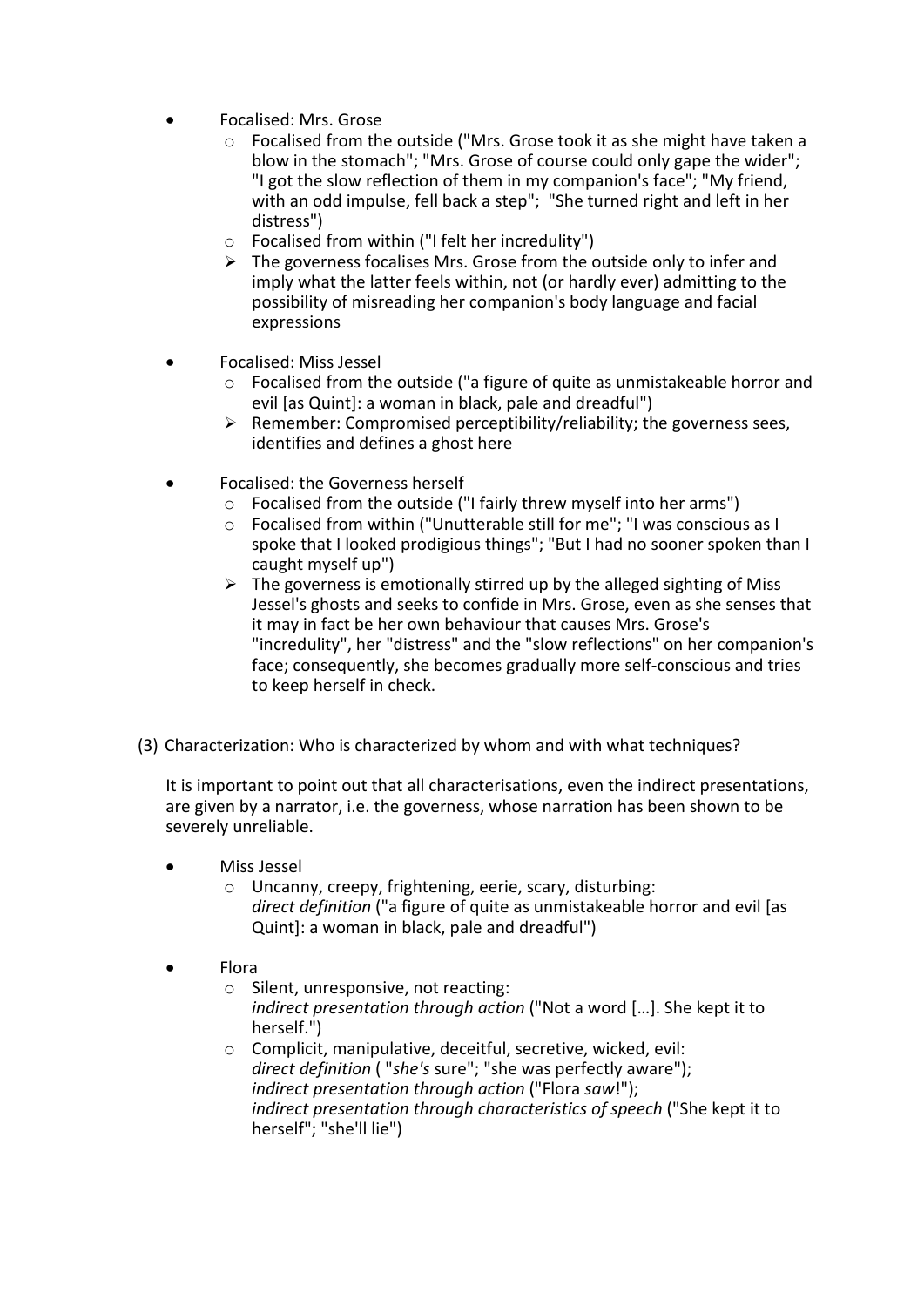- Mrs. Grose
	- o Shocked (by the governess), disbelieving, unconvinced: *Direct definition* ("her incredulity")

*Indirect presentation through action* ("Mrs. Grose took it as she might have taken a blow in the stomach"; "Mrs. Grose of course could only gape the wider"; "I got the slow reflection of them in my companion's face"; "My friend, with an odd impulse, fell back a step"; "She turned right and left in her distress");

*Indirect presentation through characteristics of speech, here questions* ("And what on earth-?"; "She has told you?"; "Do you mean aware of *him*?"; "Came how – from where?"; "And without coming nearer?"; "Miss Jessel?")

- o Increasingly uncomfortable, uneasy: *Indirect presentation through action* ("My friend, with an odd impulse, fell back a step"; "She turned right and left in her distress")
- Governess
	- o Agitated, frantic, shaken:

*Direct definition* ("in the state of my nerves") *Indirect presentation through action* ("I still her myself cry"); *Indirect Presentation through characteristics of speech* (italics/exclamation marks: they *know*; all that *we* know; Flora *saw*; that *child*!)

o Bonding, forming an alliance, fraternising: *Indirect presentation through action* ("I got hold of Mrs. Grose"; "I fairly through myself into her arms"; "I made it out to her") *Indirect presentation through characteristics of speech* ("all that *we* know")

*Indirect presentation through human environment* ("my companion's face")

- o Inarticulate, stupefied, flabbergasted: *Indirect presentation through characteristics of speech* ("I can give no intelligible account"; "I could scarce articulate"; "Unutterable still for me") [AND YET]
- o Consistent, intelligible, coherent: *Direct definition* ("with full coherency") *Indirect presentation through action* ("made it out perhaps only now with full coherency even to myself")
- o Convinced: *Indirect presentation through action* ("I was there – I saw with my eyes")
- o Increasingly self-conscious, doubtful, insecure: *Direct definition* ("I was conscious as I spoke"); *Indirect presentation through action* ("; "I looked prodigious things"; "But I had no sooner spoken than I caught myself up")
- o Adamant, short-tempered, insistent, coercive: *Direct definition* ("a flash of impatience"); *Indirect presentation through action* ("I pressed")
- Reinforcement of characterisation by analogy
	- o Contrast: Mrs. Grose vs. the Governess